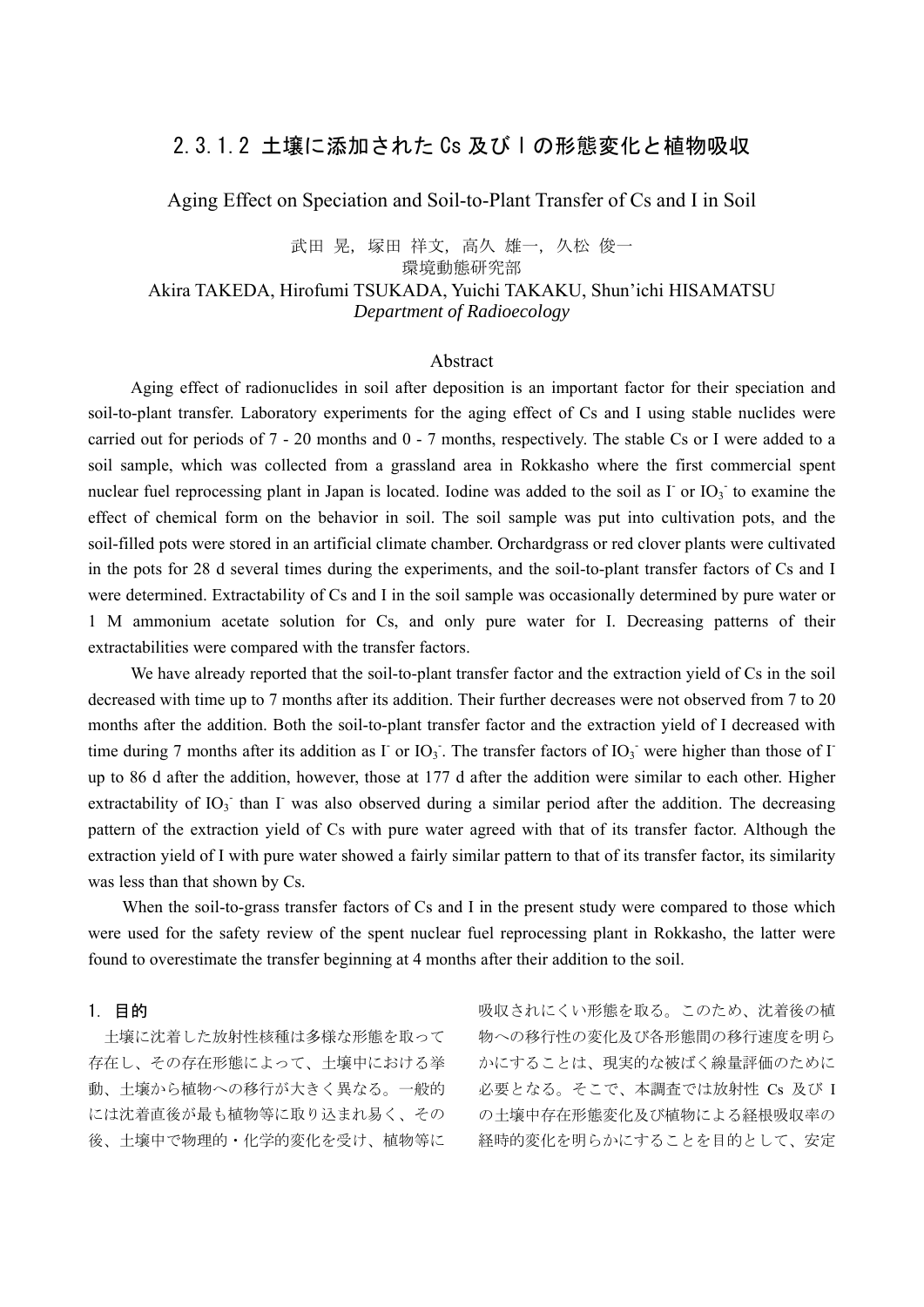元素を用いた実験を行う。平成 20 年度は、Cs を添 加した土壌については添加後7ヶ月から20ヶ月まで、 また、I を添加した土壌については添加後 7 ヶ月ま で、土壌中における Cs 及び I の存在形態割合と経根 吸収率の時間変化を求めた。

### 2. 方法

 六ヶ所村内の牧草地から採取した土壌をポットに 200 g充填し、Cs又はI(I 又はIO<sub>3</sub>)を添加した。比放射 能を変えて行った放射性トレーサーの短期間の実験 結果を考慮し、本実験における安定Cs及びIの添加濃 度をそれぞれ 1 mg kg-1 soil 及び 20 mg kg-1 soilとし た。元素添加後の土壌は人工気象チャンバー内で保 管した。

Cs 添加土壌にオーチャードグラス (*Dactylis glomerata* L.)とアカクローバー (*Trifolium pretense* L.)を添加後 331 日及び 569 日後に播種し、それぞれ 28 日間栽培し、植物への移行係数を求めた。また、 358 日及び 596 日後に土壌を採取し、純水と酢酸ア ンモニウム溶液による抽出を行い、土壌中の Cs 存 在形態を調べた。I 添加土壌の場合も同様に、添加 後 2 日、37 日、86 日及び 177 日後に植物を栽培して 移行係数を求め、添加後 0 日、2 日、9 日、29 日、 64 日、113 日及び 204 日後に土壌を採取し、純水に よる抽出を行った。

 対照土壌との目的元素濃度の差によって、土壌中、 抽出画分中の添加元素濃度を求めた。また、添加元 素の土壌中濃度に対する植物地上部中濃度の比とし て移行係数を算出した。

#### 3. 成果の概要

Fig. 1 及び Fig. 2 に土壌に添加した Cs の水と酢酸 アンモニウムによる抽出率及び移行係数をそれぞれ 示した。図には平成 19 年度に行った 204 日目までの 結果も示してある。これに見られるように、抽出率 及び移行係数は、添加後7ヶ月以降は大きな変化は 認められず、20 ヶ月までほぼ一定の値であった。移 行係数の減少パターンは土壌中 Cs の水による抽出 率の減少パターンと良い一致を示した。

土壌に添加したIは、添加時の化学形に係らず時間

経過とともに水による抽出率が減少したが、IO<sub>3</sub>と して添加した場合、 9 日から 64 日までの抽出率は I - として添加した場合よりも大きかった(Fig. 3)。添 加後 7 ヶ月までの移行係数は時間経過とともに減少 した (Fig. 4)。添加後約 86 日後までは、IO<sub>3</sub> として 添加した場合の移行係数はIよりも大きいが、添加 後 177 日後にはほぼ同様の値となった。移行係数の 減少パターンは土壌中Iの水抽出率の減少パターン と比較的良い一致を示すが、Csの場合よりも一致性 は良くなかった。

 本調査で得られた Cs 及び I の移行係数を、大型再 処理施設の安全審査に用いられた土壌-牧草間移行 係数と比較したところ、後者を土壌に沈着後の経過 時間を考慮せずに用いた場合、4 ヶ月後以降では過 大評価となることが分かった(Fig. 2、Fig. 4)。本調 査において得られた、添加後の経過時間と移行係数 との関係を用いることにより、経過時間に応じた移 行係数を与えることが可能となり、土壌-植物間移 行予測の高精度化に寄与できると考えられる。